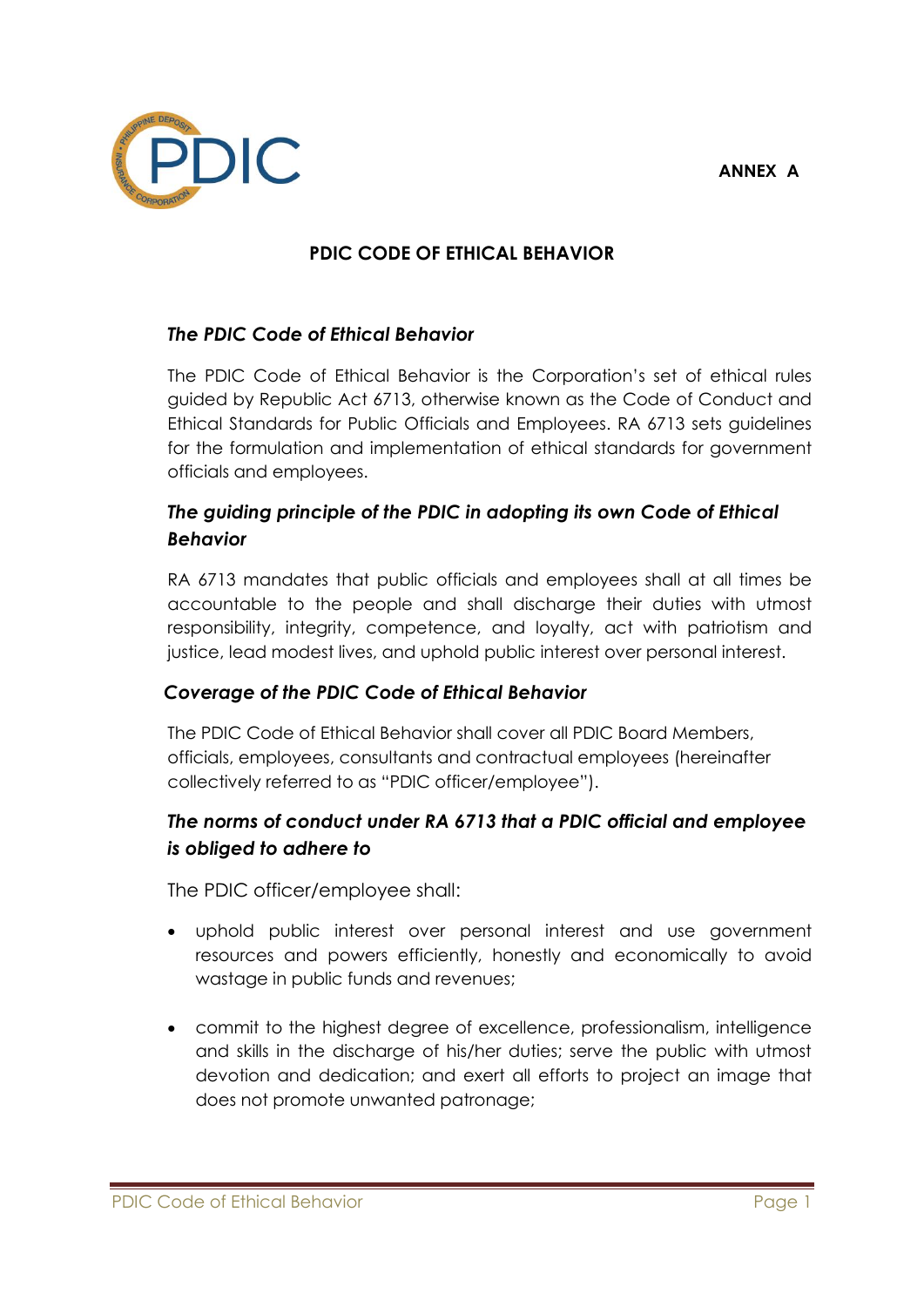- be an epitome of justness and sincerity by remaining true to the people at all times, respecting the rights of others, never discriminating against anyone especially the poor and the under-privileged; never giving favors for relatives using his/her position in office;
- adhere to political neutrality by providing fair, equal treatment and service to anyone regardless of party affiliation or preference;
- be responsive to the public he/she serves by extending prompt, courteous and efficient service, providing information on policies and procedures in simple layman's language, ensuring availability and accessibility to information allowed by law; encouraging suggestions, simplifying and systematizing policies, rules and procedures; avoiding red tape; and developing a full understanding and appreciation of the socio-economic conditions prevailing in the country, especially in depressed rural and urban areas;
- adhere to nationalism and patriotism through expressed loyalty to the Republic and to the Filipino people at all times; promote the use of locally produced products and services; encourage the appreciation and pride of country and people; and strive to maintain and defend Philippine sovereignty against foreign intrusions;
- uphold the Constitution and the principles of democracy and public accountability; and
- be a model of simple living appropriate to his/her position and income.

### *The duties of public officials and employees stated in RA 6713*

- To act promptly on letters and requests within fifteen days (15) days from receipt with information on action taken on said letters or requests.
- To render an annual performance report which shall be submitted within forty-five (45) days from the end of the year. The report shall be made available to the public.
- To submit an annual report of its operations to Congress pursuant to Sec. 25 of RA 3591, as amended.
- To process and complete documents and papers within a reasonable time.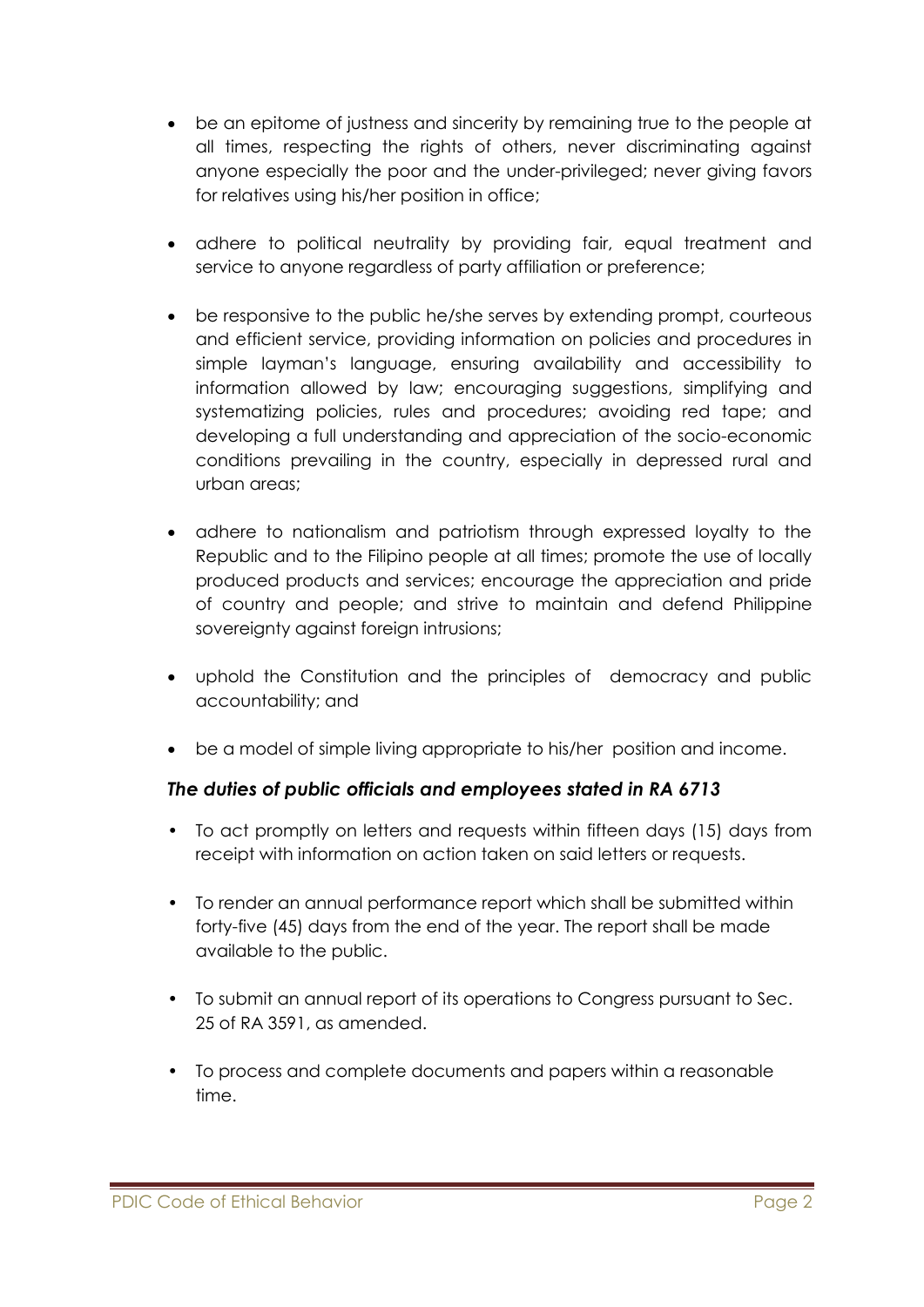- To act and attend to anyone who wants to avail of PDIC's services, promptly and expeditiously.
- To make documents accessible to and readily available for inspection by the public in compliance with relevant laws, rules and regulations, e.g Freedom of Information (Executive Order No. 2, s. 2016); Data Privacy Act of 2012 (RA 10173).

### *Conflict of Interest*

In addition to the requirements of RA 6713, otherwise known as the "Code of Conduct and Ethical Standards for Public Officials and Employees", no officer/employee shall:

- Accept any engagement or employment as officer, employee, consultant, broker, agent, trustee, or nominee in any bank or banking institution unless expressly authorized by PDIC.
- permit the use of his/her position or title in the PDIC or any authority associated with his/her public office in order to benefit, financially or otherwise, himself, his/her relatives and other persons; or to show that the PDIC has consented to the use of his/her position or authority when no such consent was actually given .

Any member of the Board of Directors with personal or pecuniary interest in any matter in the agenda of the Board of Directors shall disclose his or her interest to the board and shall recuse from the meeting when the matter is taken up. The minutes shall reflect the disclosure made and the recusal of the member concerned.

### **Borrowings from Banking Institutions**

 Borrowing from any bank or banking institution by examiners and other personnel of the examination departments of the Corporation shall be prohibited only with respect to the particular institution in which they are assigned, or are conducting an examination. Personnel of other departments, offices or units of the Corporation shall likewise be prohibited from borrowing from any bank or banking institution during the period of time that a transaction of such institution with the Corporation is being evaluated, processed or acted upon by such personnel: Provided, however, That the Board may, at its discretion, indicate the position levels or functional groups to which the prohibition is applicable.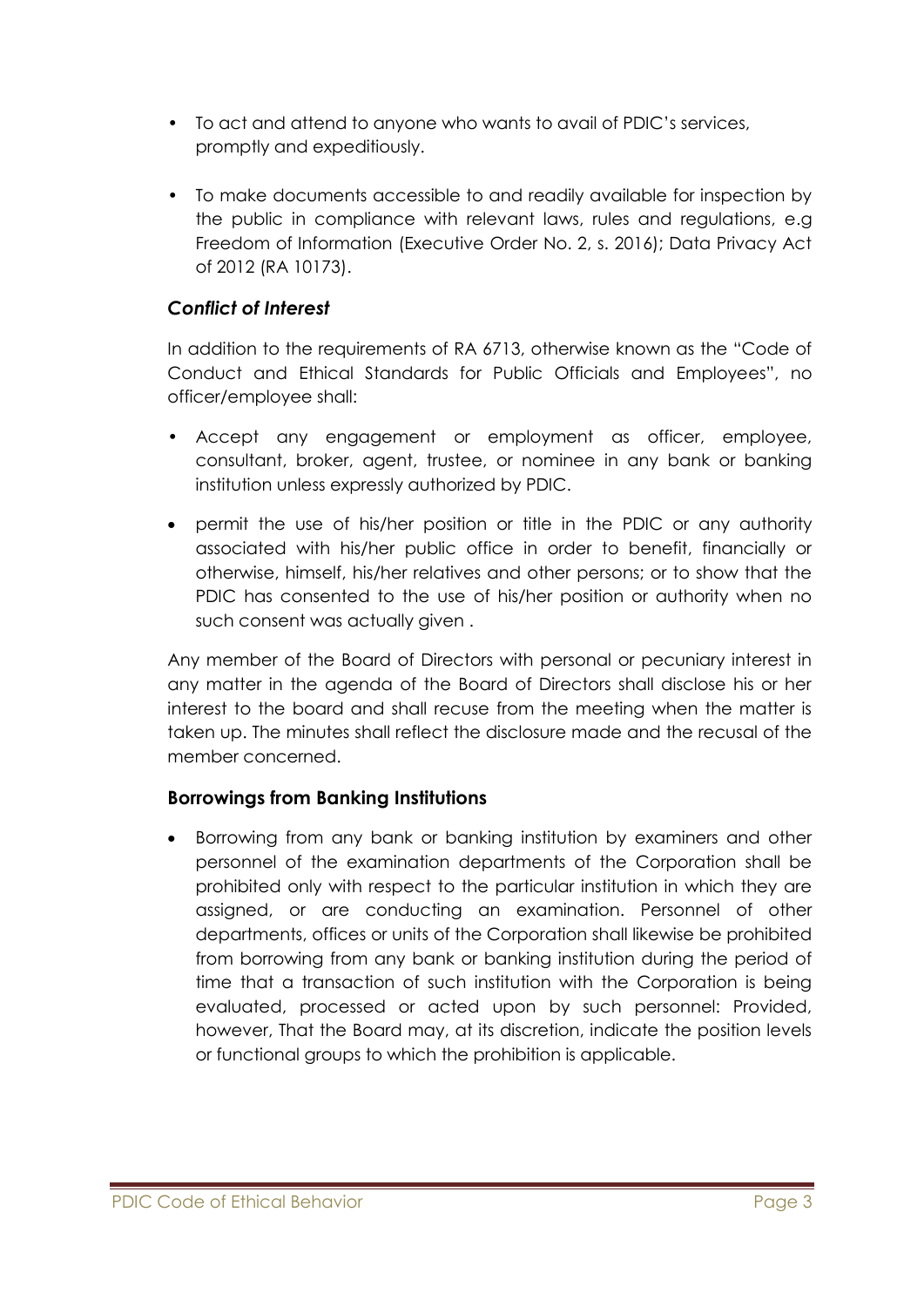- Borrowing by all personnel of the Corporation from any bank or banking institution shall be secured and disclosed to the Board, and shall be subject to such further rules and regulations as the Board may prescribe.
- Borrowing by a director of the Corporation from any bank or banking institution shall be immediately disclosed to the Board and subject to the rules under this Section.

A PDIC official/employee who serves as Chairman/Director or Officer in a bank or institution under financial assistance or in a corporation/firm/entity where PDIC has acquired financial interests shall not:

- borrow, directly or indirectly, from the bank or the corporation/firm/entity, its subsidiaries and affiliates, in whatever form and nature, or become a guarantor or surety;
- have, directly and indirectly, financial or material interest of whatsoever nature or kind in the bank or in the corporation/firm/entity, its subsidiaries and affiliates;
- receive, directly or indirectly, from the bank or from the corporation/firm/entity any form or manner of compensation, favors, fees, emoluments, gifts, cash or non-cash for his/her comfort and/or recreation, unless its receipt is expressly authorized under these rules. He/she shall not allow his/her relative within the fourth degree of consanguinity or affinity to receive, directly or indirectly, from the bank or from the corporation or firm or entity any favors or gifts, cash or non-cash.
- accept employment with other banks, their subsidiaries and affiliates during his/her tenure or contract with PDIC.
- engage, directly or indirectly, or have any interest in the affairs of the bank, including its properties or rights, real, personal or intellectual and/or of any of its subsidiaries and affiliates, operations, which would require the use of information or knowledge gained or acquired during his/her tenure or contract with PDIC within a period of on (1) year thereafter.

# *Assignment of PDIC Board, officials/employees as officer or director of a bank under PDIC financial assistance or in a corporation/firm/entity where PDIC has acquired financial interests*

• PDIC officials/employees may become directors and officers of any bank and banking institution and of any entity related to such institution in connection with financial assistance extended by the Corporation to such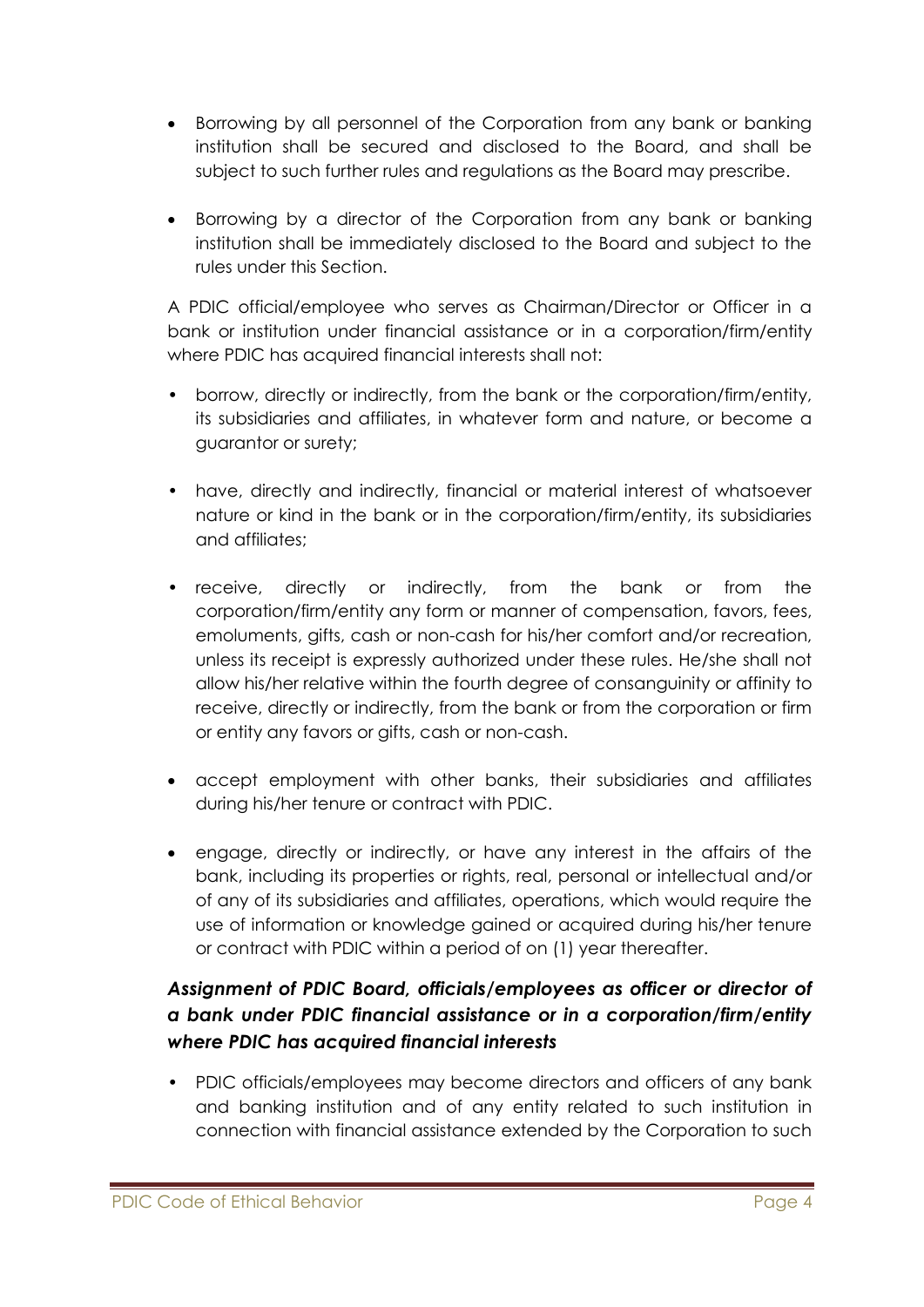institution and when, in the opinion of the Board, it is appropriate to make such designation to protect the interest of the Corporation.

- In addition to their regular duties in PDIC, these PDIC officials/employees may receive reasonable per diems and other additional remuneration as may be authorized by the by-laws and rules of the bank or the corporation, firm, or entity, to wit:
	- The PDIC officials/employees may be entitled to an aggregate per diems, additional remuneration and other cash benefits not to exceed seventy five percent (75%) of their regular annual cash compensation provided that they may receive up to one hundred (100%) of their regular annual cash compensation under justifiable circumstances as a result of the complexity of the engagement.
		- The non-cash benefits to which these PDIC officials/employees may be entitled to receive shall be limited to health maintenance, life insurance protection and the use of regular bank facilities.
		- Cash emoluments in excess of the authorized remuneration/per diems and other cash benefits shall be turned over by the official concerned to the Ethics Committee, and shall be reported to the President for proper disposition. The Committee shall adopt the necessary rules and procedures. The Board shall be informed of the disposition made.
- If the compensation of the consultant is for the expense of the bank, it shall be in accordance with the agreement to be executed between PDIC and the bank but in no case shall the total cash compensation exceed seventy five percent (75%) of annual regular cash compensation of the PDIC President.
- All emoluments actually received by the PDIC nominees whose nominations were approved by the Board shall be fully disclosed and submitted to the Ethics Committee who is responsible for the overall implementation of the PDIC Code of Ethical Behavior.

## *Disclosure and/or Misuse of Confidential Information*

PDIC officials/employees are prohibited from disclosing deposit related information obtained under Sec. 11.c of RA 3591, as amended, to any person, government official, bureau or office.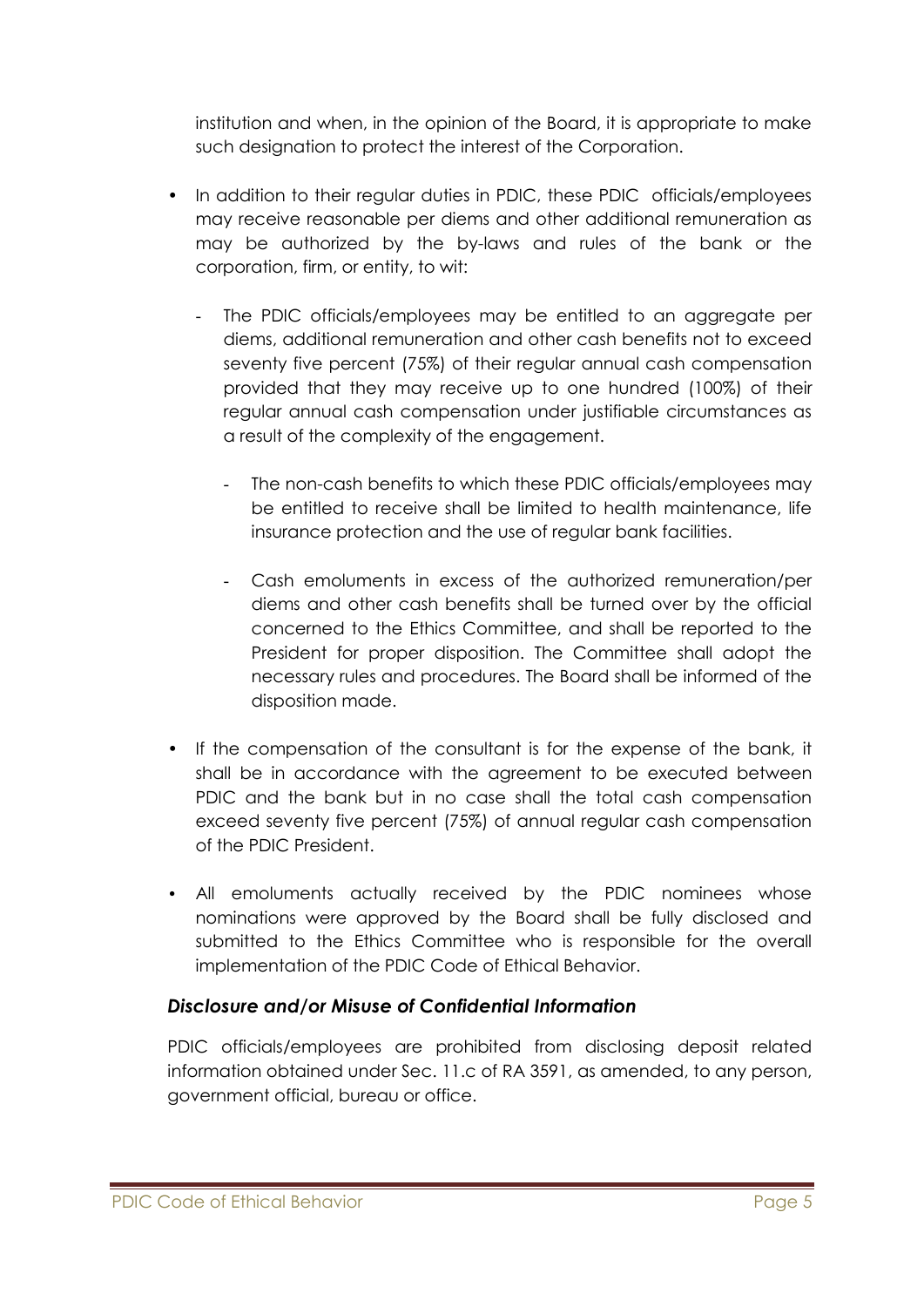Unless authorized by law or duly authorized to so, PDIC officials/employees are prohibited from using to their personal advantage or divulging information officially known to them by reason of their office and not made available to the public. This information includes those which are confidential, not for dissemination to the general public, and is not authorized to be made available to the public even on request.

### *On Solicitation or Acceptance of Gifts*

As public servants, PDIC Directors, officials/employees shall adhere to the principle that public office is a public trust and promote a high standard of ethics in public service. The Corporation requires that all PDIC officials/employees practice and demonstrate equal treatment, unbiased professionalism, and non-discriminatory actions in the performance of their duties and functions, without expectation of any undue favor or reward. As such, they shall strictly abide with the "NO Gift Policy" of the Corporation.

## *Occasions when gift giving between superior and subordinate may be allowed*

- items such as food and refreshments to be shared in the office among several employees;
- modest parties held at the employee's residence which is of a type and value customarily provided by the said employee to personal friends and acquaintances;
- items given in connection with receipt of personal friendliness if of a type and value customarily given on such occasions;
- special infrequent occasions such as birthdays, marriage, illness, or birth of a child or retirement, resignation or transfer of a superior, or Christmas; and
- voluntary contributions for special and infrequent occasions for items such as food and refreshments to be shared in the office among several employees.

### *Moral Uprightness*

While recognizing the PDIC official's/employee's right to privacy, he/she shall conduct his/her private and personal life with due consideration to his/her position, avoiding acts which would tend to reflect adversely on the PDIC or set an improper example to others.

The image of the PDIC is mirrored by the conduct, official or otherwise, of PDIC Officials/employees who are bound to adhere to the exacting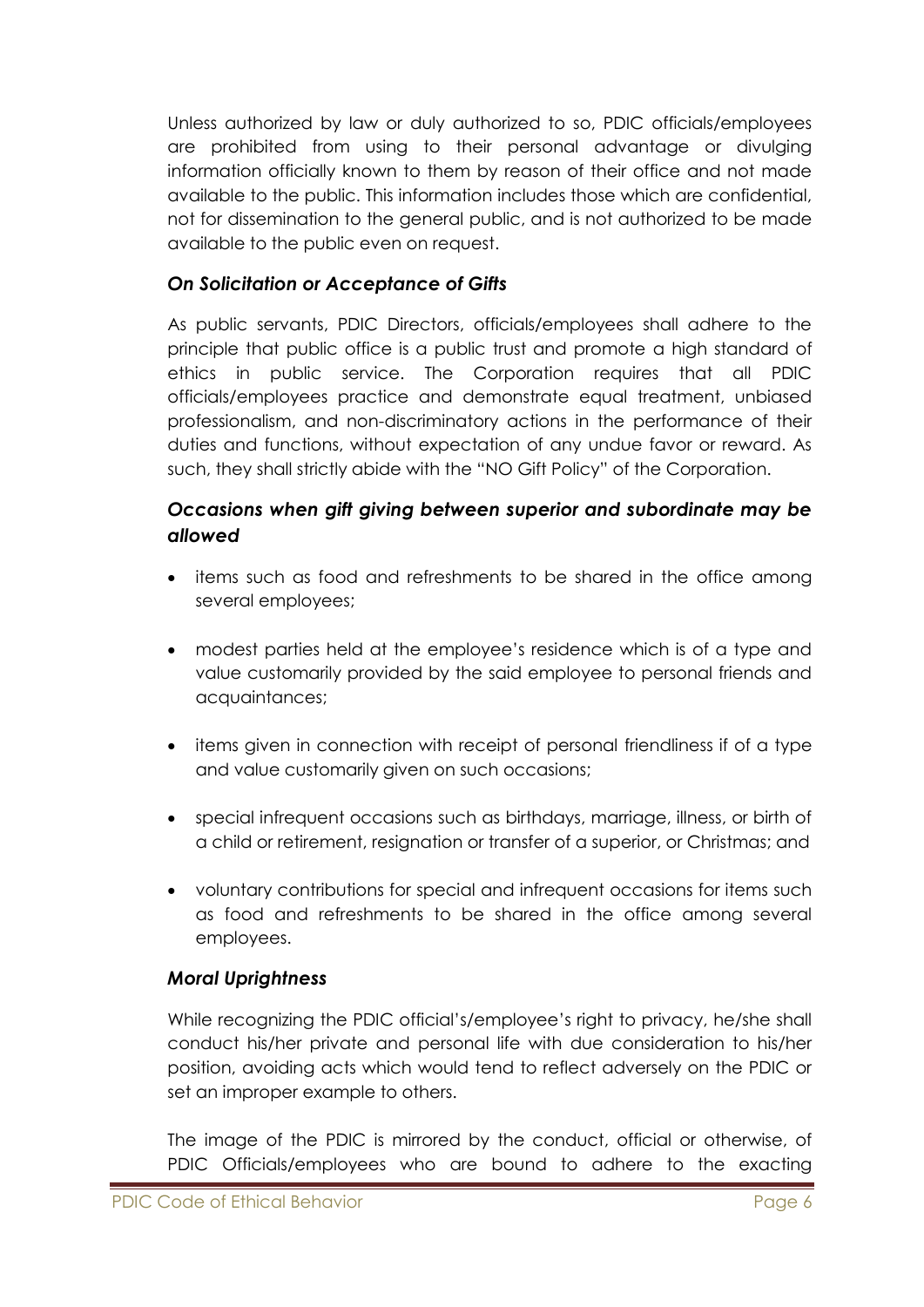standards of morality and decency in both their professional and private activities to preserve the good name and integrity of the PDIC.

### **Protection of PDIC Interests**

### *Duty of a PDIC official/employee in protecting PDIC interests*

He/She shall exercise utmost diligence and prudence in the performance of his/her duties and responsibilities and shall devote his/her technical and professional skills, attention and best ability effectively and efficiently, honestly and economically to avoid wastage of PDIC funds and revenues. When assigned as director/officer of institutions where PDIC has acquired financial interests, the official must observe the following duties with utmost efficiency and effectiveness:

- Report to the PDIC Management and the Board for information and appropriate instruction any situation or matter that will directly or indirectly weaken, prejudice or adversely affect PDIC interest or even public interest; or when the performance of his/her duties in the insured bank presents an actual or potential "conflict of interest" with PDIC and the performance of its mandates.
- Decide and act judiciously. Adopt and support PDIC's position in matters where it may substantially differ from the institution's policies and business objectives.
- Maintain and protect at all times the confidentiality of any and all information, records and documents obtained by him/her.
- Report to the PDIC Board and management matters that can affect PDIC or government interest in the financial assistance granted.
- Closely coordinate with PDIC in monitoring the condition of the bank.
- Attend as observer in all meetings of the bank's stockholders, Board of Directors, Executive Committee, Loan Committee, Audit Committee, as well as the committees deemed necessary in order to obtain first-hand information on matters deliberated upon during said meetings and make a report to PDIC on the results of such meetings.
- Recommend to PDIC the adoption of measures, policies, rules and procedures that will improve the efficiency of the banks and other banks under financial assistance.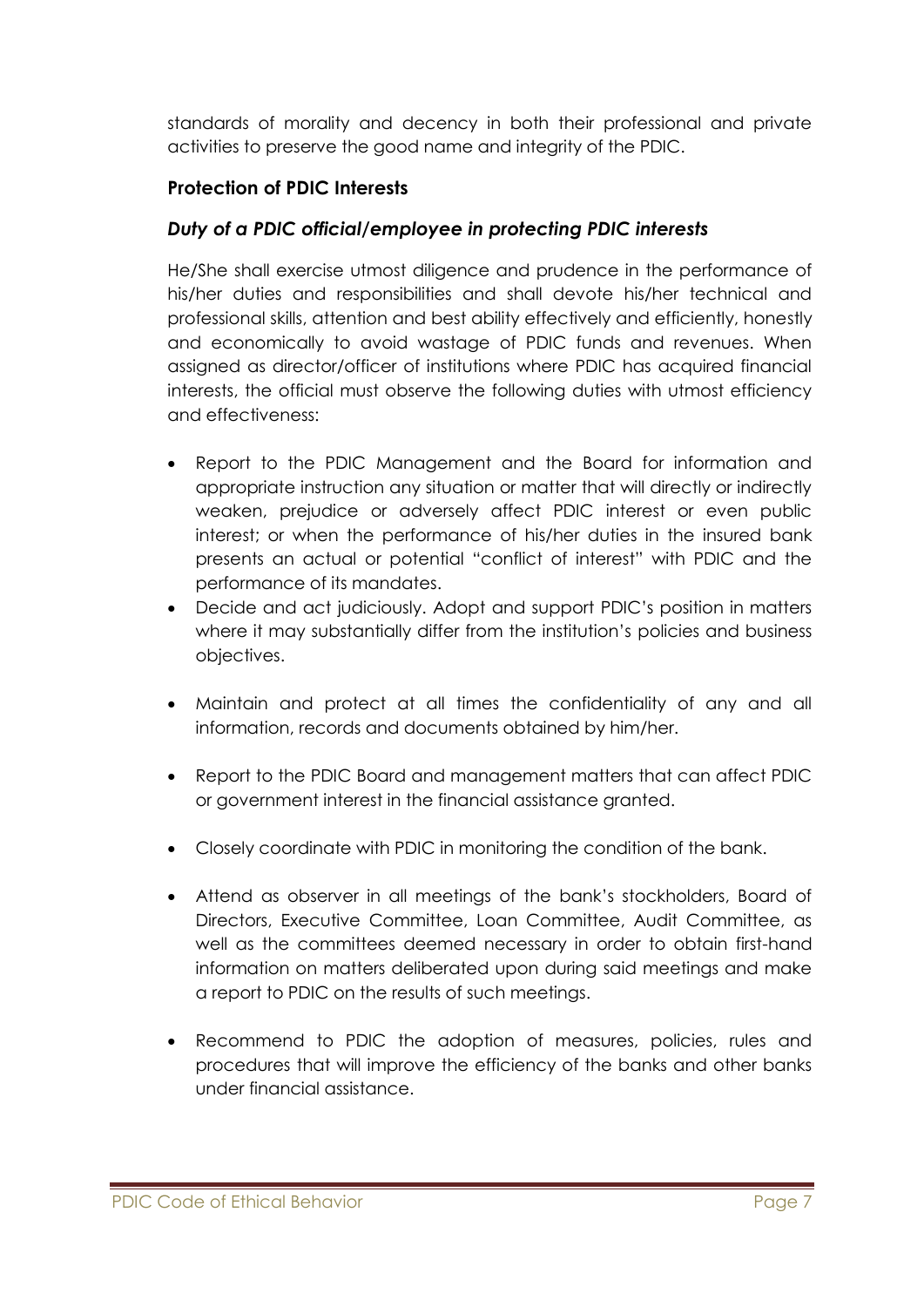- Disclose to the PDIC Management and/or to the Board any financial obligation such as, but not limited to, credit cards, that may have been granted or issued to him by any member bank prior to his nomination.
- Fully secure and disclose to the Board, borrowing from any bank under PDIC financial assistance prior to his nomination.
- PDIC officials/employees of the Corporation are hereby prohibited from:
	- a. being an officer, director, consultant, employee or stockholder, directly or indirectly, of any bank or banking institution except as otherwise provided in RA 3591, as amended;
	- b. receiving any gift or thing of value from any officer, director or employee thereof;
	- c. revealing in any manner, except as provided in this Act or under order of the court, information relating to the condition or business of any such institution. This prohibition shall not apply to the giving of information to the Board of Directors, the President of the Corporation, Congress, any agency of government authorized by law, or to any person authorized by either of them in writing to receive such information.

### **Protection of the Bureaucracy Against Tobacco Industry Interference**

- PDIC officials/employees shall interact with the tobacco industry only when strictly necessary for the latter's effective regulation, supervision or control. Transparency in all interactions with the tobacco industry shall be observed. Any necessary interaction with the tobacco industry should be carried out in such a way as to avoid the creation of any perception of a real or potential partnership or cooperation resulting form or on account of such interaction. In the event the tobacco industry engages in any conduct that may create such a perception, PDIC officials and employees shall act to prevent or correct this perception.
- PDIC officials/employees shall declare any interest in the tobacco industry. They shall resign from his/her position in the tobacco industry within thirty (30) days from his/her assumption of office and/or divest himself of his shareholdings or interest within sixty (60) days from such assumption. Interest in the tobacco industry means personal, financial or other interest, including but not limited to: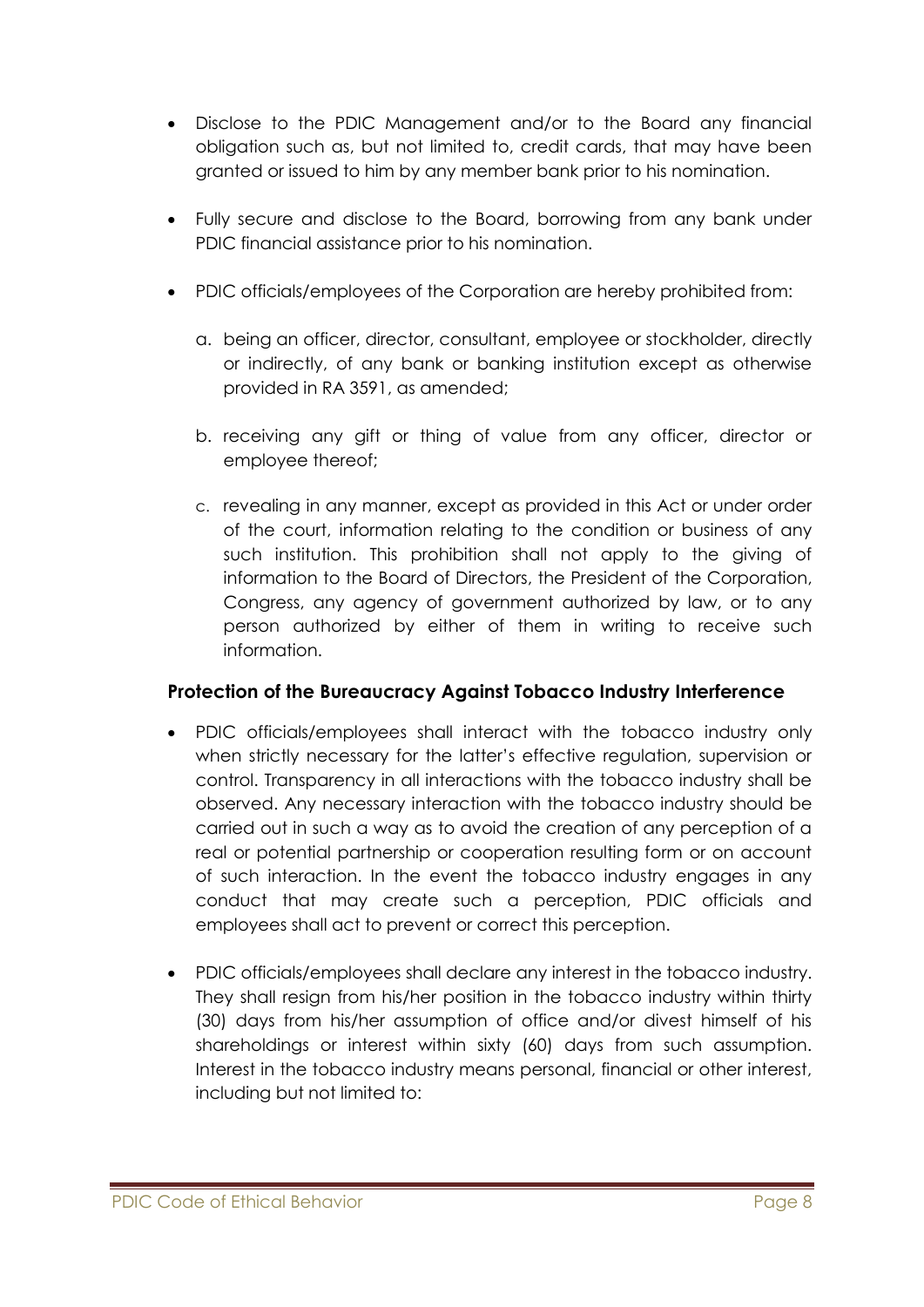- a) Having an existing ownership or investment in the tobacco industry;
- b) Being a member of the Board of Directors, an officer of the corporation, or a partner in a partnership in the tobacco industry;
- c) Receiving any contribution from the tobacco industry.

## **PDIC officials/employees are, as applicable, strictly prohibited from the following in dealing with the Tobacco Industry:**

- Providing incentives, privileges, benefits or exemptions to the tobacco industry, except as otherwise provided by law.
- Having any financial or material interest, directly or indirectly, in any transaction involving the tobacco industry requiring the approval of their office. In relation to this, PDIC officials and employees shall declare any interest in the tobacco industry in their annual declaration of assets and liabilities.
- Accepting or soliciting directly or indirectly, any gift, gratuity favor, entertainment, loan or anything of monetary value in the course of their official duties or in connection with any operation being regulated by, or any transaction which may be affected by the functions of their office from any person or business related to the tobacco industry.
- Demanding or receiving any contribution from the tobacco industry for themselves, their families, friends or any other persons or organizations. Contributions shall include, but not limited to, payments, gifts and services, monetary or in-kind, research funding, financial aid, policy drafts and legal advice.
- Accepting Other Favors Analogous to those mentioned above, like, but not limited to the following:
	- a) PDIC officials and employees shall not Accept or have any member of his/her family accept employment or recommend any one to any position in any private enterprise connected with the tobacco industry which has a regular or pending official transaction with the Corporation.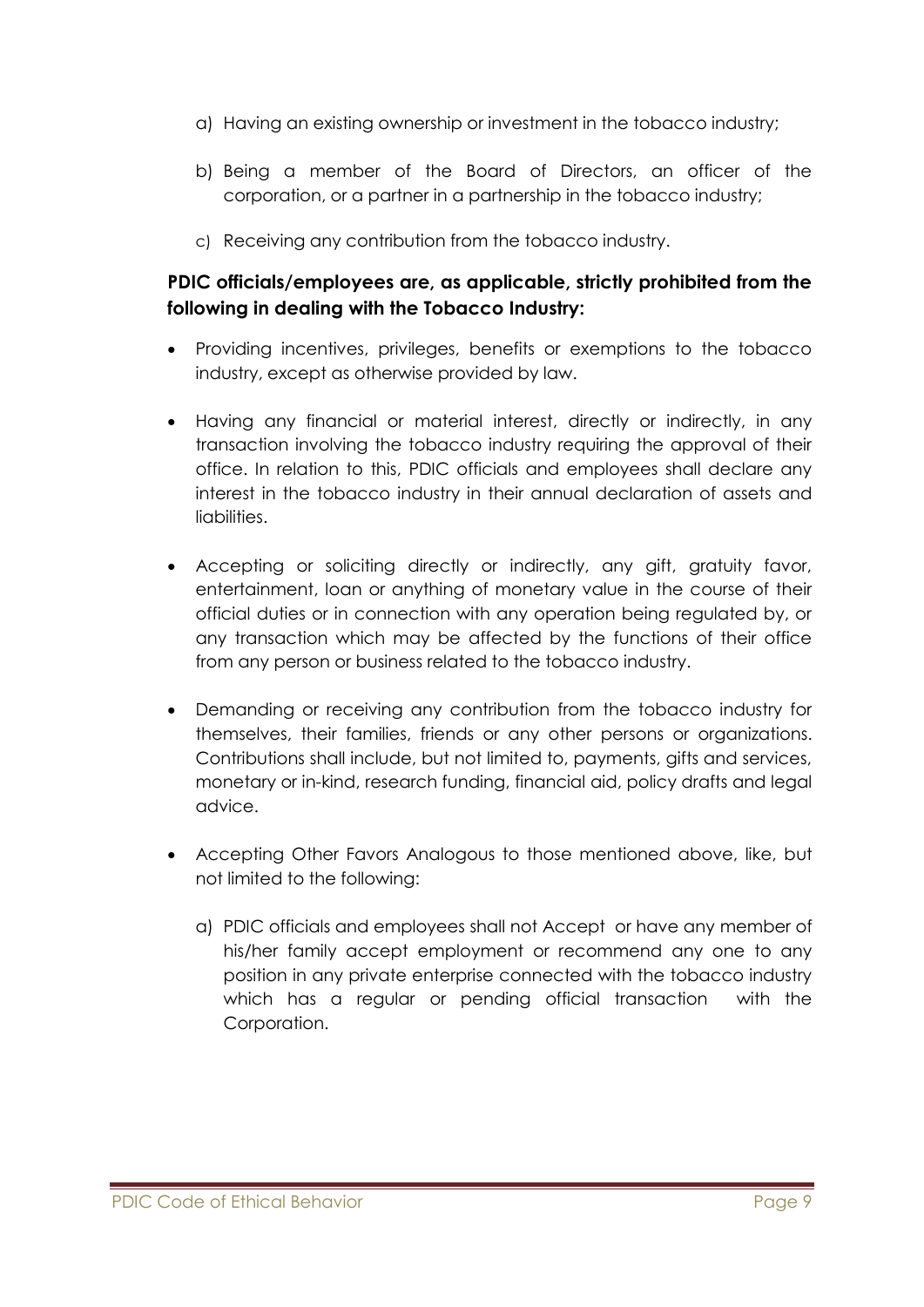b) Engaging in an Occupational Activity within the Tobacco Industry

PDIC officials and employees that have a role, if any, in setting and implementing public health policies with respect to tobacco control, shall inform the Corporation about the intention to engage in an occupational activity within the tobacco industry, whether gainful or not, within a specified period of time after leaving the service; and to require applicants for such public office positions to declare any current or previous occupational activity with any tobacco industry whether gainful or not.

## **Prohibition Against Going to Gambling Casinos**

PDIC officials/employees must strictly observe and comply with the prohibition against going to gambling casinos. Their mere entry or presence in a gambling casino shall be considered as conduct prejudicial to the best interest of the service, unless the same was in the performance of official duties and functions.

## **Gender and Development**

PDIC officials/employees shall promote gender sensitivity/empowerment and ensure equal rights and opportunities for both men and women in the Corporation in accordance with applicable laws, rules and regulations.

## *The PDIC Ethics Committee*

The President and Chief Executive Officer constituted the Ethics Committee on May 21, 2003 under Office Order No. 09. The Committee has the following duties and responsibilities:

- To inform and advise the Board of the adherence or compliance of PDIC's officials/employees with PDIC's Code of Ethical Behavior.
- To adopt and recommend to the Board the appropriate measures so that PDIC officials/employees are fully aware of, have properly understood and committed to practice ethical behavior in accordance with PDIC's Code of Ethical Behavior.
- To deliberate on cases of violation of the PDIC Code of Ethical Behavior and refer the outcome of deliberation to proper authorities for appropriate action, if necessary.
- To promptly communicate to the Board urgent and serious matters affecting the implementation of the PDIC Code of Ethical Behavior.